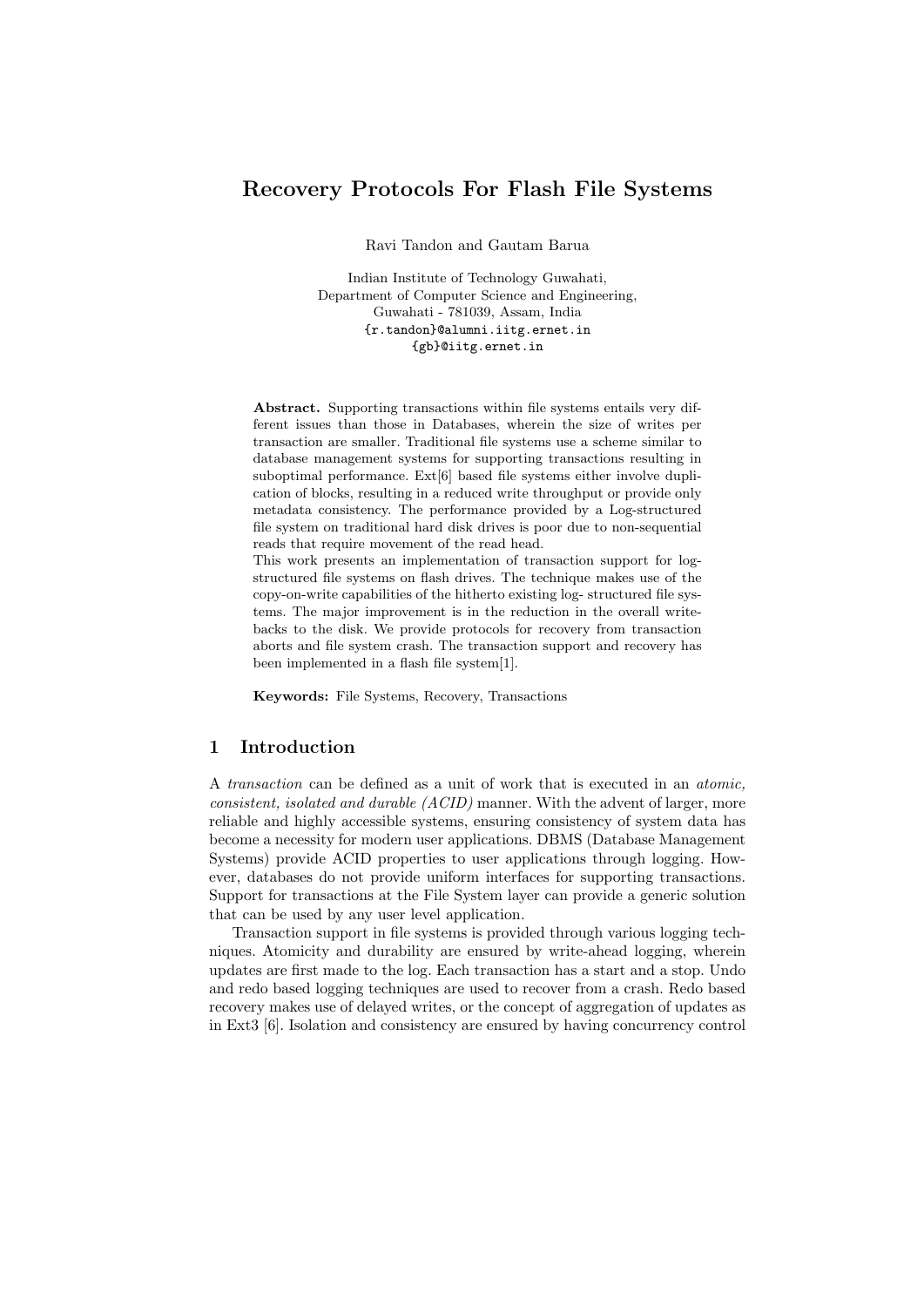mechanisms used for ensuring serializability of schedules. Strict 2 phase locking scheme is widely used for ensuring consistency.

Logging schemes such as those used in Ext3 have two copies of data (one copy in the journal and the other copy in the actual file). This leads to a decrease in the bandwidth usage of the storage disk. Metadata logging schemes reduce the writes to the log, but fail to ensure complete transaction semantics can only be used to ensure consistency of a file system after a crash. Atomicity for instance might not be guaranteed by such a scheme. Other file systems such as the Logstructured file system have improved the write speed to the disk, by having sequential writes. Reads, however, are affected due to non-sequential storage of a files data. With the advent of new technology, such as Flash Devices, nonsequential write and read speeds have improved considerably. Also, the inherent *copy-on-write* nature of flash devices suits a log-structured file system well. Such a file system extends naturally to a transactional file system. Log-structured file systems provide easy crash recovery.

Our work focuses mainly on the recovery aspects in a log-structured file system designed for flash based storage devices. Our file system is based on a client-server architecture. The client runs the user application program and the server runs the file system operations. We have designed protocols for recovery from crashes on the server side as well as transaction aborts on the client side. We also evaluate our design and provide a comparative study with a file system that uses a separate journal.

The rest of the paper is organized as follows: Section 2 throws light upon some of the existing works that have helped us understand and propose a design for the transactional file system for Log-structured file systems (LFS). Section 3 provides an overview of the underlying architecture on which transaction support for flash file system works. Section 4 describes the protocols used for recovery from client and server side aborts. Section 5 contains the experiments and the analysis of the results. Section 6 summarizes the work and proposes ideas for future work.

## **2 Related Work**

Transaction support to user applications can be provided within user space or kernel space. The authors in [5] consider trade-offs between implementing transaction support within user space, on top of an exiting file system, or in kernel space as part of a file sysem for a read or a write optimized file system. The dissertation shows that a careful implementation of a transaction support within the kernel in a write optimized file system can provide better performance than all other possible set of implementations, both for a CPU or I/O bound system. We, therefore, have implemented transaction support on a write-optimized file system within the file system. But our implementation of the file system is in user space due to time costraints. Other implementations such as Amino[8] have provided transaction support within user space. Implementations such as Sprite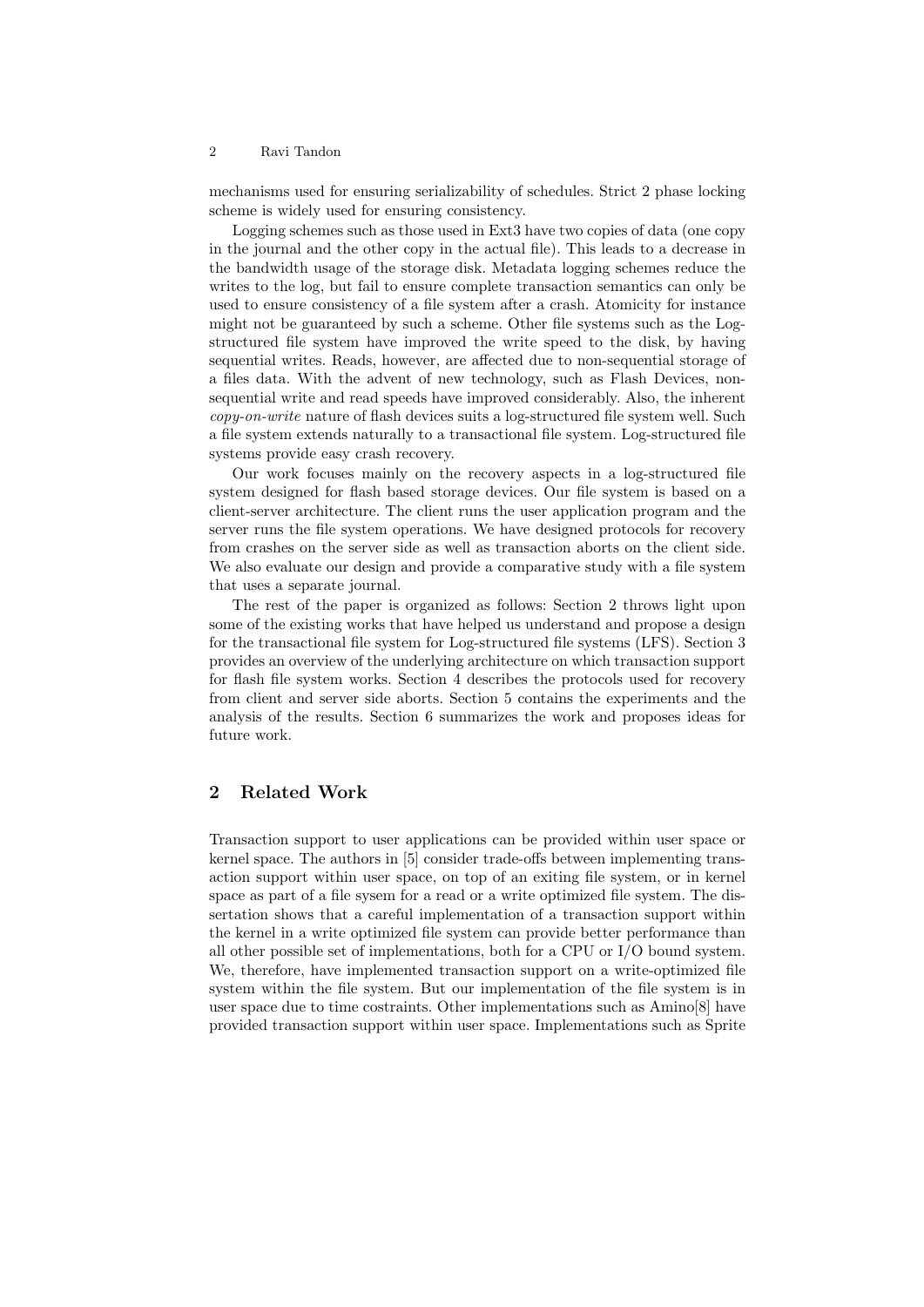LFS [3], Ext3 [6], Transactional Flash[4] provide support for transactions in a generic manner.

Sprite LFS [3] is a prototype implementation of a log-structured file system. A log-structured file system writes all modifications to disk in a sequential manner similar to a log, thereby speeding up both write and recovery time. The log is the only structure on the disk, which contains the indexing information that is used to read files from the disk. The primary idea behind the design of Sprite LFS was to buffer writes in a memory cache and then to flush the writes to the disk in a sequential manner. This saves the time the read/write head spends in seeking to the accurate disk location for each random read/write. Sprite LFS essentially uses copy-on-write and therefore does not write data/metadata blocks in place. Traditional storage devices offer poor read performance for non-sequential reads. Solid state drives and flash file systems provide higher read performance and mitigate the effect of random reads.

Ext3 file system [6] provides faster recovery from crashes using metadata journaling on disk. A journal is a circular log stored in a dedicated area of the file system. Whenever updates are made to the disk, the corresponding metadata blocks are written to the journal before being flushed to the disk. The data blocks get updated to the disk first, then the metadata blocks are written to the journal on disk. After the metadata blocks have been updated to the journal, the transaction is assumed to be committed. However, the journal cannot be erased unless and until the metadata blocks are synced back to the disk. Data blocks can also be written to the log, and if this is done, then a transactional file system can be implemented. However, the journal is mainly used only for metadata logging to provide easy recovery from crashes, as a transaction file system has not been implemented in Ext3 and there seems little point in incurring the extra overhead of data block writes to the log in the absence of such an intereface.

Transactional Flash[4] is a write atomic interface implementation on a Solid State Device. It uses a cyclic commit protocol for ensuring atomicity of writes. The main aim of the commit protocol was to do away with the commit records that have to be written to the disk on each transaction commit operation. The authors of transactional flash have come up with a novel cyclic commit protocol, wherein they use page level tagging. The drawback of such a scheme is that each aborted transaction's writes to the disk must be erased from the disk, before a new version of the same page can be written to the disk. This induces a heavy erase penalty on the disk, as erase level granularity on flash disks is a block. To reduce the erase dependency, the authors develop another commit protocol BPCC. Each page points to the last committed version of the page. It, however, imposes certain restrictions on erase order, i.e. any page can be erased only after the pages that it marks aborted are erased. Our recovery protocol uses an idea that is similar to marking pages with some information (transaction identifier), and it does not impose any restrictions on the erase order.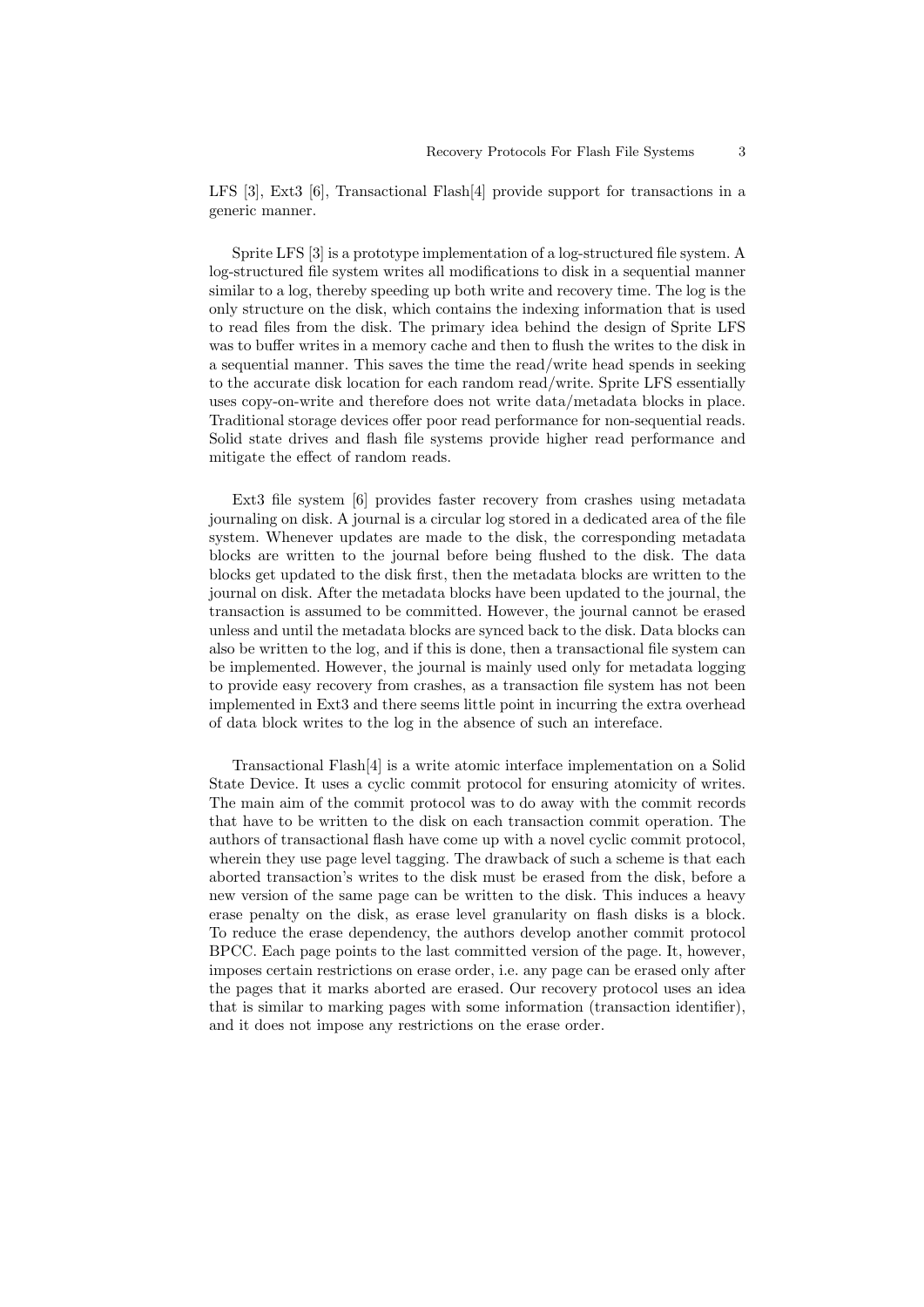#### **3 Architecture**

Our file system design uses a hybrid transaction management approach. Support for locking that provides isolation and consistency, has been implemented in user space[2]. The logging subsystem, that ensures atomicity and durability, has been implemented within the file system, currently also implemented in user space, although it can be easily moved to the kernel.

A client-server architecture is built, wherein the client side runs the user application program and the server runs the file system. The calls at the user level are traced using *LD PRELOAD* runtime linker [7]. The system calls after being intercepted are sent to the server side using *Remote Procedure Calls*. The server handles the system call by creating a separate handler thread for each transaction. This thread acts as a dispatcher for all the system call requests on this connection.

#### **3.1 Top Level Architecture**

The basic architecture was implemented in [2]. In the present architecture each client is a separate process. Each transaction begins with a  $\text{txn}\text{-}\text{beg}()$  and ends with a  $txn$ -end() or  $txn$ -commit(). The transaction specific calls are implemented as a shared library. In this work, we have replaced the Ext3 file system from the server side and we have used a log-structured file system (YAFFS Yet Another Flash File System [1]). Logging and crash management are now handled by the YAFFS.

The transaction reader (TxReader) listens to system calls from the user process (see Fig. 1). The transaction file system manager (TxFS Manager) interprets the system call. If the system call requests opening of a file, then the transaction file system manager sends a lock request to the Lock Manager. If the lock request is granted by the lock manager then the transaction file system manager sends a file open request to the translation layer. The translation layer forwards the request to the YAFFS. The YAFFS library handles the open (or close) request. On a read or a write system call, the transaction file system manager requests the update manager to handle them. The update manager checks whether the read or write system call is possible on the file (it checks whether the file has already been locked or not). Once the check is done, and the read or the write is allowed, then the update manager forwards the request to the translation layer (this is the part that has been implemented in this work). The translation layer converts the system calls for the Ext3 file system to those for YAFFS. These calls are then handled by the YAFFS system call library.

## **4 Recovery Protocols**

Recovery protocols restore a file system to a consistent state by reconstructing the metadata and data of all the objects (files, directories, symbolic and hard links) that had been modified by aborted transactions. Transactions can fail due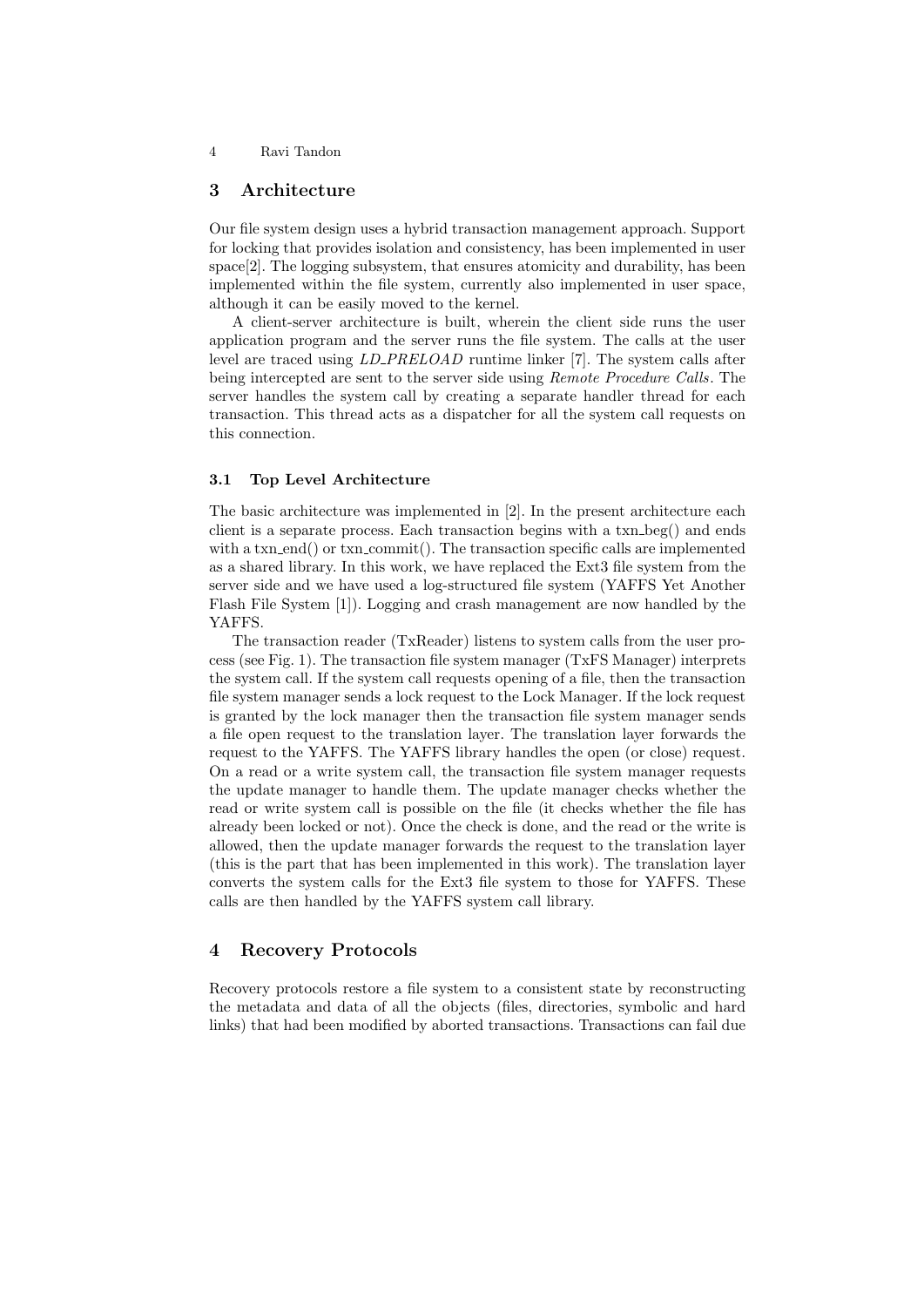

.<br>Architectural Outline Of The Transactional Flash File System Desigr

Fig. 1: Overview of the architecture of Transactional Flash File System

to two reasons. Firstly, there can be client side aborts. Secondly, there can be a server crash. Accordingly, the recovery protocols are divided into two broad categories viz. Transaction abort recovery protocol and Server crash recovery protocol.

## **4.1 Data Structures**

,

YAFFS is a true log-structured file system. The log consists of segments (called blocks) of pages (called chunks). Each chunk consists of an object identifier (inode number), chunk identifier (logical page number), byte count and sequence number. For server crash recovery protocol, we have added a transaction identifier to each chunk. YAFFS maintains a node (called tnode) tree that maps each logical chunk in the file to a physical chunk on disk. We maintain a chunk map list (explained in subsection 4.2) that primarily stores a map that relates modified chunks of each file to their earlier on disk location. For transaction abort recovery protocol, we maintain a list of all the transactions that have modified any file, along with the file metadata (Transaction File Metadata List). For the server crash recovery protocol, a pair of bitmaps (in memory and on disk) is used in order to identify transaction status.

### **4.2 Transaction Abort Recovery Protocol**

Transaction abort recovery protocol restores the metadata of objects that have been modified by a user transaction abort. Transaction recovery restores the chunk map tree (chunk map tree is a map which converts logical page indices to physical page indices), file size and the timestamps of objects that have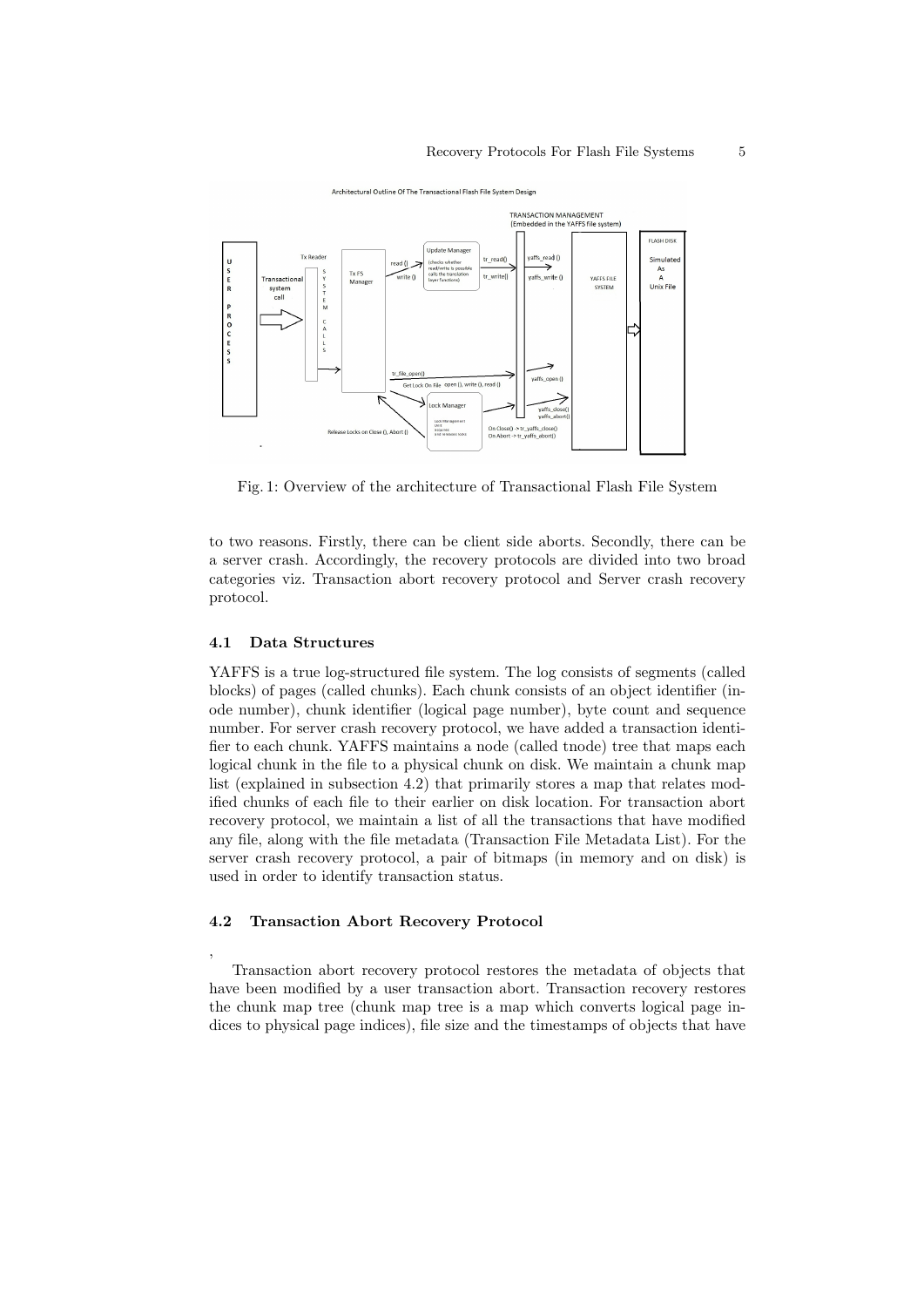been modified. A log-structured file system has previous consistent copies of data chunks (chunks are pages in YAFFS terminology) already on disk. Hence, rewrites to disk are avoided.

**Data Structures** The data structures used for Transaction abort recovery protocol are as follows:

- 1. **Transaction File Metadata List**: Transaction File Metadata List stores a list of all those transactions that have modified any object. This list stores metadata of all the objects that have been modified by the transaction. The metadata is a snapshot of the previous state of the file before it was modified by the transaction. The recovery protocol switches the metadata state of objects to this consistent state once the transaction that modifies it aborts. The members of this list are as follows:
	- **Transaction Identifier**: Each element in the transaction file metadata list is uniquely identified by a transaction and an object identifier. The transaction identifier uniquely identifies a transaction.
	- **Object Identifier**: The object identifier is the inode identifier for a file (that has been modified by a transaction).
	- **File Length**: The length of each file that has been modified by a transaction is stored. During recovery, the file length is restored to the original file length (that was before a transaction modified it).
	- **Chunk Map List**: To restore a file the chunk map tree has to be restored in a log-structured file system. The chunk map list stores a map of pages that have been modified along with their previous consistent states on disk. The transaction file metadata list stores a pointer to a chunk map list.
- 2. **Chunk Map List**: Chunk map list stores a mapping from the logical space to the physical (on-disk) space for each chunk. Transaction abort recovery protocol is an undo based protocol. The physical identifier of a chunk in this list is the image of the chunk that was present before the transaction modified it. The list is an in-memory structure. Chunk map list consists of the following members:
	- **Logical Chunk Identifier**: The logical chunk identifier identifies a chunk(page) within a file. Only those chunks that have been modified by a transaction are stored within this list.
	- **Physical Chunk Identifier**: For each modified chunk the previous consistent image is stored in a physical chunk identifier. It translates to on-disk address of a chunk.

**The Protocol** Transaction abort recovery protocol proceeds in three steps:

1. **Initialization**: The initialization phase initializes the transaction file metadata list by inserting the transaction identifier of each uncommitted transaction and the metadata of objects that each such transaction identifies.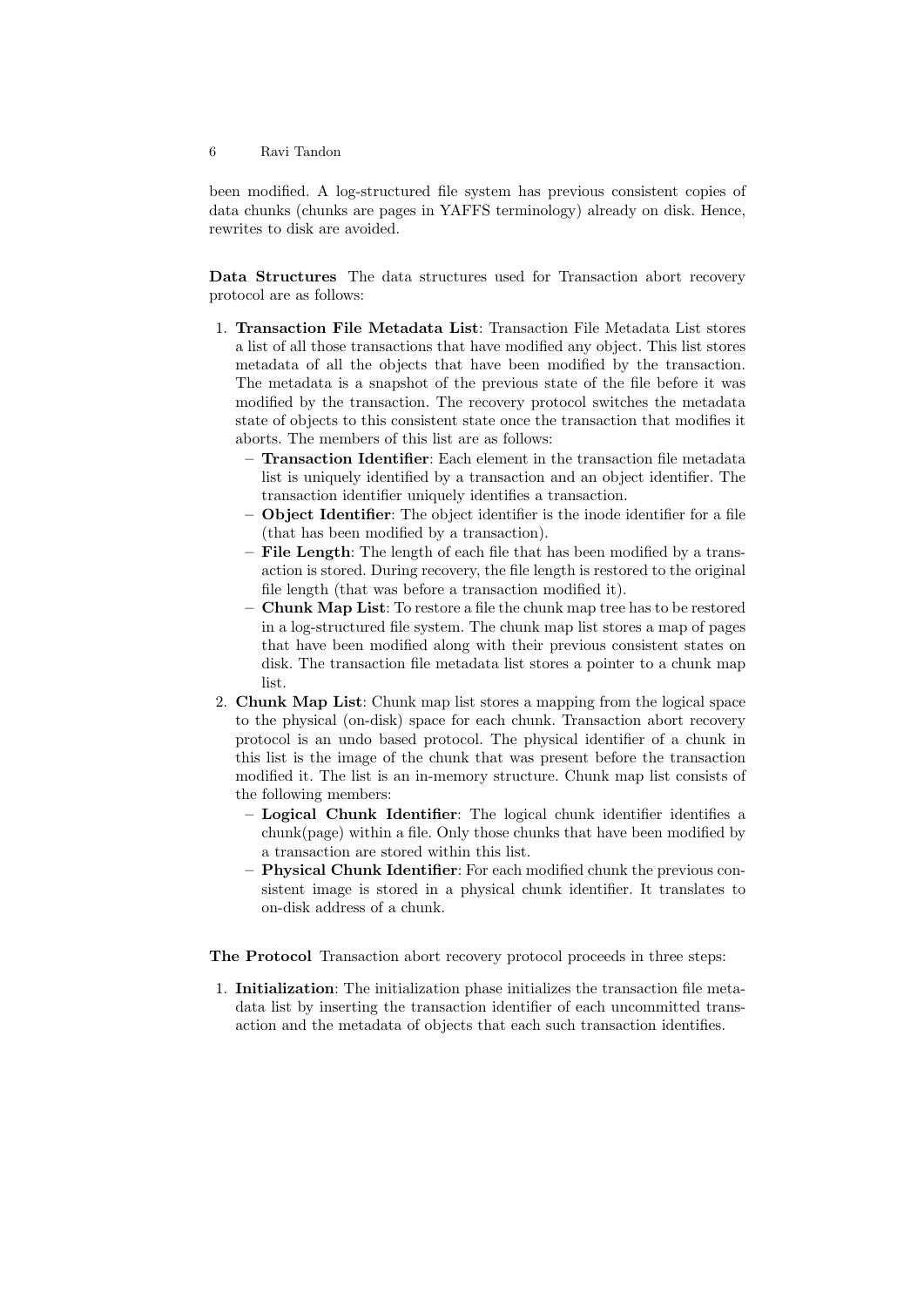- 2. **Update**: On a write call, since a copy-on-write takes place, data is written on to a new chunk. Whenever, a chunk is flushed to the disk (because of sync called by the user, use of write through mechanism, cache buffers become full), the logical chunk id to physical chunk id of each modified chunk is inserted in the chunk map list within the transaction file metadata list.
- 3. **Recovery/Rollback**: The recovery is an undo based rollback mechanism. The file length is updated. The chunk tree is restored to an earlier consistent state using the chunk map list in the transaction file metadata list.

#### **4.3 Server Crash Recovery Protocol**

The Server Crash Recovery Protocol is based on the concept of identification of the committed transactions through the on-disk inode (object header in YAFFS). Every time a commit takes place the file is closed and the inode is written to the disk. Each chunk written to the disk (both data and metadata chunk) has a tag field, which identifies the transaction that has written the chunk to the disk. Inodes written to the disk identify committed transactions.

**Data Structures** The following data structures are maintained for the server crash recovery protocol:

- **In-Memory Transaction Bitmap**: It is an in-memory data structure that maintains the state of all the transactions. It stores the status of each transaction . Currently, the transaction state consists of a committed and an uncommitted state. The transaction identifiers are allocated by the file system itself, so there are no issues of collision of transaction identifiers (handled by keeping a pool of free transaction identifiers). The structure is a bitmap, storing binary information for each transaction identifier i.e. 1 for a committed transaction and 0 for an uncommitted transaction. Whenever a chunk is to be validated for commit or abort status, the transaction bitmap is looked up and the value provides the validity of the chunk.
- **On-Disk Transaction Bitmap**: On-disk transaction bitmaps are required to persist the status of transactions across reboots. Garbage collection in log-structured file systems may lead to intermediate inodes getting cleaned resulting in some data chunks becoming falsely uncommitted. The on-disk transaction bitmap stores the status of all transactions that have been committed. After every boot, a scan takes place that builds the in-memory data structures required by the file system. On encountering an inode-chunk the in-memory transaction bitmap is updated. On the completion of the scan process, the in-memory transaction bitmap is synced with the on-disk transaction bitmap. If the on disk transaction bitmap is stale, we flush the inmemory transaction bitmap to the disk. Thereby ensuring the consistency of all those transactions for which the mapping inode chunks have been invalidated due to re-write of the inode chunk. It is implemented by allocating a set of chunks in a file (t\_bmap).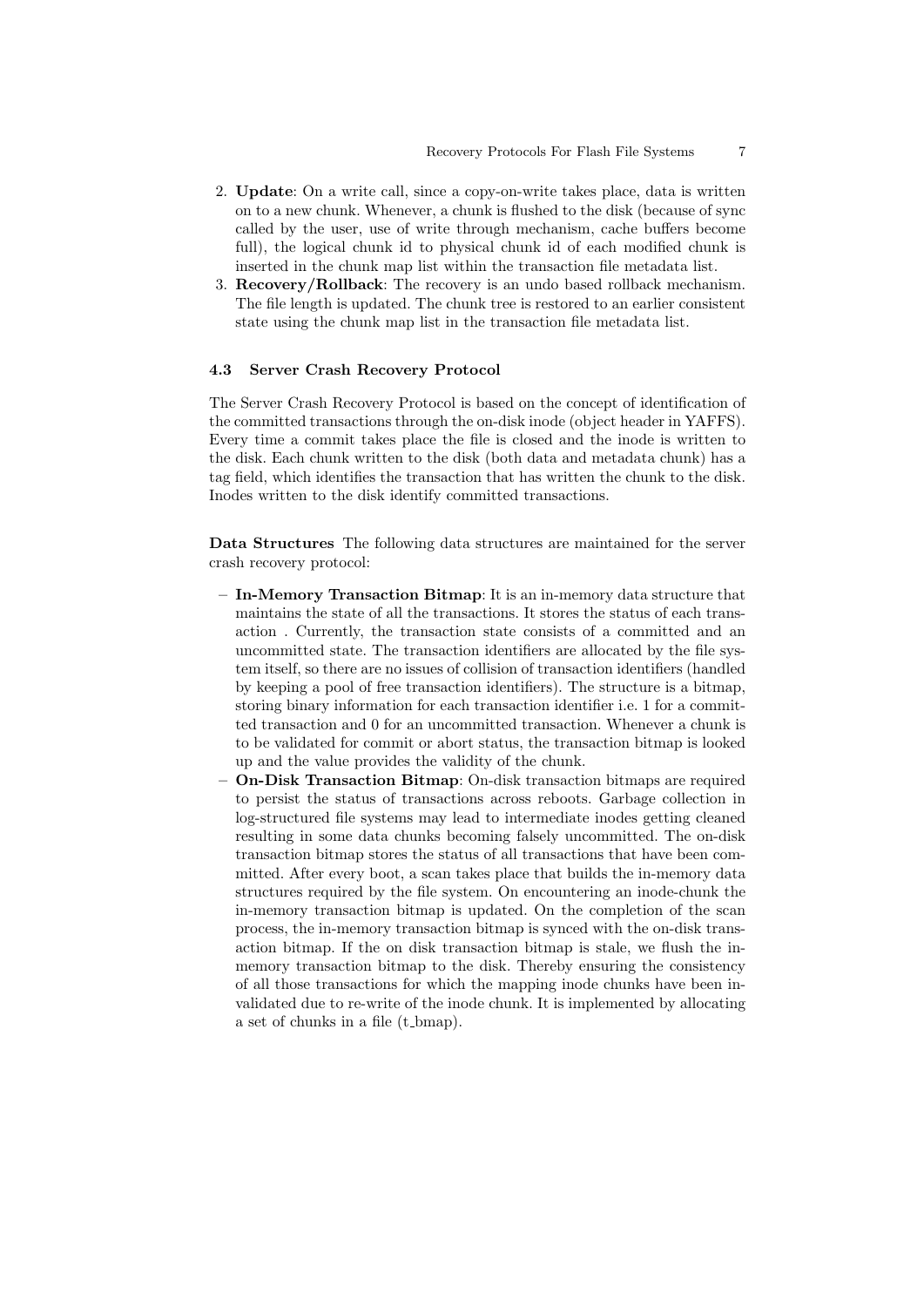**Protocol Implementation** The server crash recovery protocol consists of two stages, a scan stage and a sync stage.

- 1. **The Scan Stage**: The first stage in the recovery is the stage after the crash takes place and the file system boots. The file system scans the data and the metadata chunks in the opposite direction. This ensures that the inode chunks for each committed transaction are encountered first and followed by their respective data chunks . The in-memory transaction bitmap is initialized to all zeros - reflecting that as of now the file system does not know of any committed transaction. On a scan two categories of chunks are encountered:
	- (a) **Metadata Chunks**: Each metadata chunk identifies a committed transaction. Therefore, the corresponding bit within the in-memory transaction bitmap is updated to reflect a committed transaction.
	- (b) **Data Chunks**: There are basically two kinds of data chunks. They are:
		- i. **Normal Data Chunk**: On encountering a normal files data chunk, the recovery protocol performs a validation check. The transaction identifier of the data chunk is checked against the in-memory transactionbitmap. If the corresponding bit is set to one this data chunk becomes part of a committed transaction else the chunk is marked to be deleted.
		- ii. **Bitmap Data Chunk**: On encountering the bitmap data chunk, the bitmap data is read in the t bmap file as a normal file. This is later opened and read in the sync stage, so that the unmapped committed transactions persist across reboots.
- 2. **The Sync Stage**: After the scan completes, the t bmap file is read and all the transactions that are marked committed in the on-disk bitmap are marked valid in the in-memory data chunk. This way the transactions for which the inode gets over-written persist across the reboots and the inmemory transaction-bitmap reflects a consistent view of the transactionidentifier space. The on-disk bitmap is checked for staleness. The on-disk bitmap becomes stale when there is at least a single committed transaction that has not been marked committed on the on-disk bitmap. This occurs when the transaction is committed after the last scan. The transaction bitmap is then written back to disk only if it was earlier found to be stale.

## **5 Evaluation**

The primary objective of the experimental study was to measure the performance of our recovery protocols (implemented in YAFFS) with existing techniques. A file system that writes to a separate log file for journaling data (Separate Log FS) has been modelled. We have considered transaction aborts while measuring performance. Overheads due to data writes to files during the recovery process have been compared.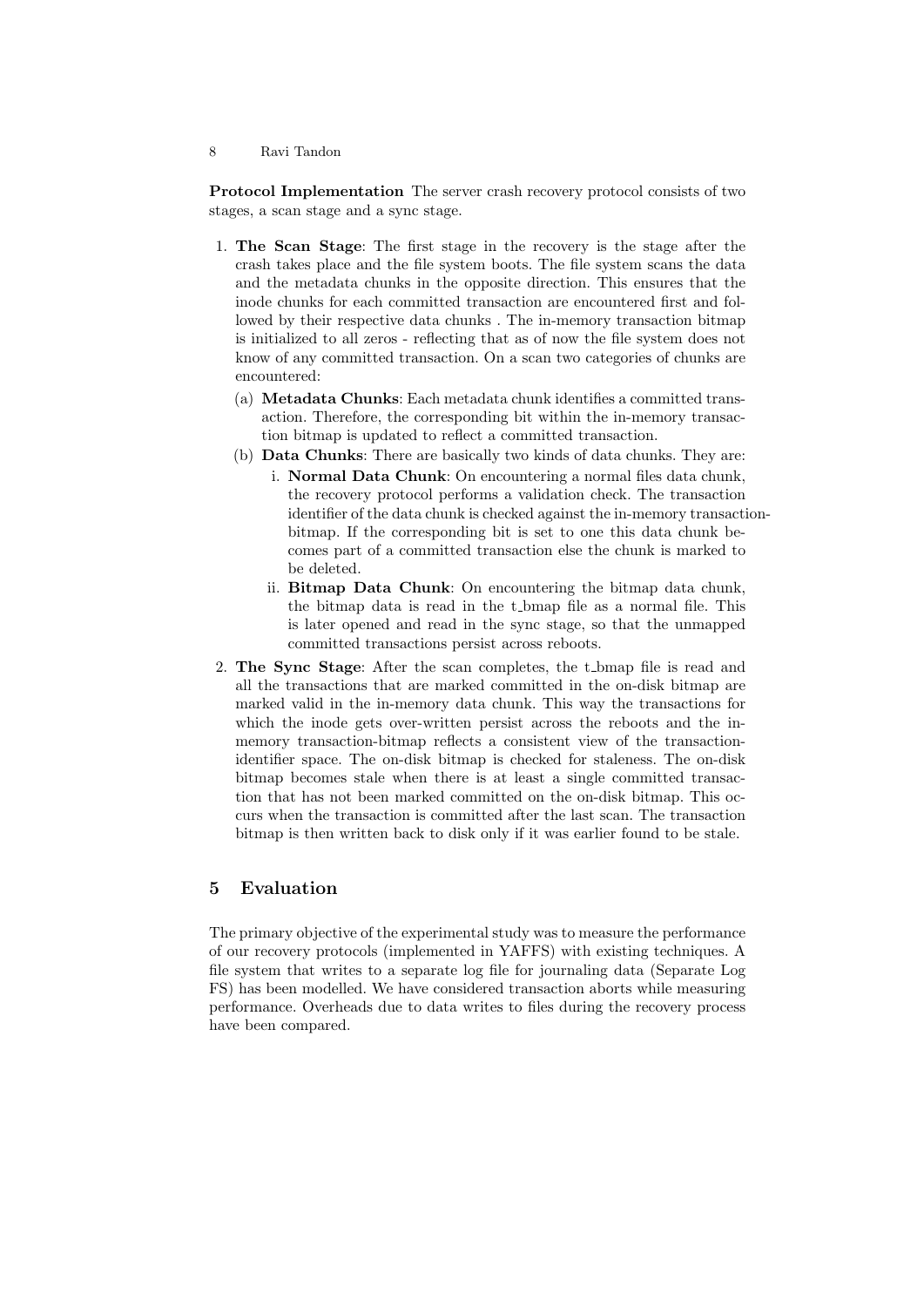#### **5.1 Experimental Setup**

For the experimental study we have used a client server (file server) architecture. The client sends request to the server through Remote Procedure Calls. The transaction aborts were communicated to the server by the client. Each transaction opens a file, writes data in the file and either aborts or commits. Finally the data is read by the last transaction. We have performed experiments on three sets of data writes per transaction. The sets have been divided according to the amount of data that is written to the disk per transaction. The three categories are:

#### 1. **Small Data Per Transaction**

For this category we have taken data of the order of 5-10 KB per transaction.

2. **Medium Data Per Transaction**

For this category we have taken data of the order of 10-20 KB per transaction.

3. **Large Data Per Transaction**

For this category we have taken data of the order of 20-50 KB per transaction.

For each of the above categories of data writes per transaction, we have simulated transaction aborts on the client side and measured the performance of our transaction abort recovery protocol. The parameter for performance measure is the overhead incurred during data writes to disk per transaction. Consistency of the data written by the client has also been checked. Each experiment consists of five different abort rates  $(0\%, 20\%, 32\%, 70\%, 77\%)$ . The results for each category (for a particular abort rate) have been obtained by taking an average over 1000 transactions.

#### **5.2 Separate Log File System**

This file system uses a separate log to journal data writes. Recovery is done using undo operations that read consistent image of data from the journal. The earlier image of data blocks gets written to the log. On a transaction abort, all the data blocks that have been written by the aborted transaction are recovered from the log. On a transaction commit the inode block and all the data blocks are written to disk. The journal is a separate file. Unlike a log-structured file system, it supports writing in place. Only data blocks are journaled to the log to ensure consistency.

#### **5.3 Results**

In 1 each transaction writes about 7.5 KB of data to the disk and at very high abort rates the data written to the disk falls down to 1.5 KB (effective data written) per transaction. Some of the observations are: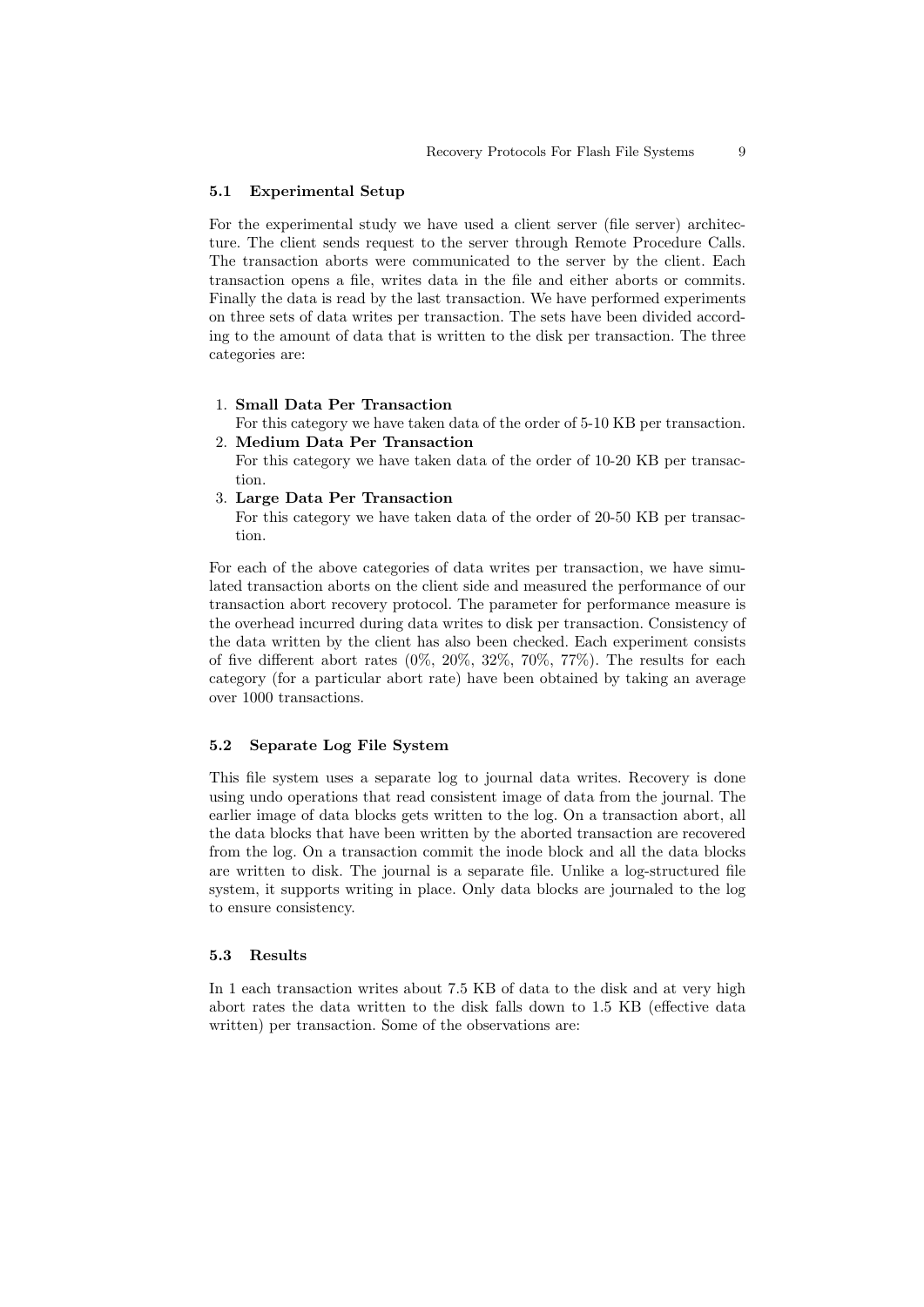Table 1: Comparison of Overheads: YAFFS VS Separate Log FS for small writes per transaction

|                                | Abort Rate Effective Data | Overhead | Overhead | Overhead Ratio                              |
|--------------------------------|---------------------------|----------|----------|---------------------------------------------|
| $\left(\mathrm{IN}\ \%\right)$ | Written                   |          |          | Separate Log FS YAFFS Separate Log FS:YAFFS |
|                                | 7430                      | 0.85     | 0.57     | 1.17                                        |
| 20                             | 5922                      | 1.33     | 0.91     | 1.21                                        |
| 32                             | 4689                      | 1.94     | 1.34     | 1.25                                        |
| 70                             | 3001                      | 3.56     | 2.48     | $1.31\,$                                    |
| 77                             | 1499                      | 8.17     | 5.74     | $1.36\,$                                    |



Fig. 2: Comparison of write overhead of the actual results with the theoretical model for Separate Log File System and YAFFS for small writes per transaction

- 1. The overhead ratio for the separate log scheme was almost 1.25 times more than that for YAFFS. This is because for each write to the disk the previous image of the data chunk is written to the disk. However, this is not close to two. For a sequential write model only a single page is written back to the disk per transaction.
- 2. YAFFS performs better than the separate log based journaling file system (see Fig. 2) primarily because YAFFS does not write duplicate data to the disk. This reduces writes to the disk and the overall overhead is less.

#### **5.4 Comparison Across Writes**

From Fig. 3a and Fig. 3b, the following observations can be made: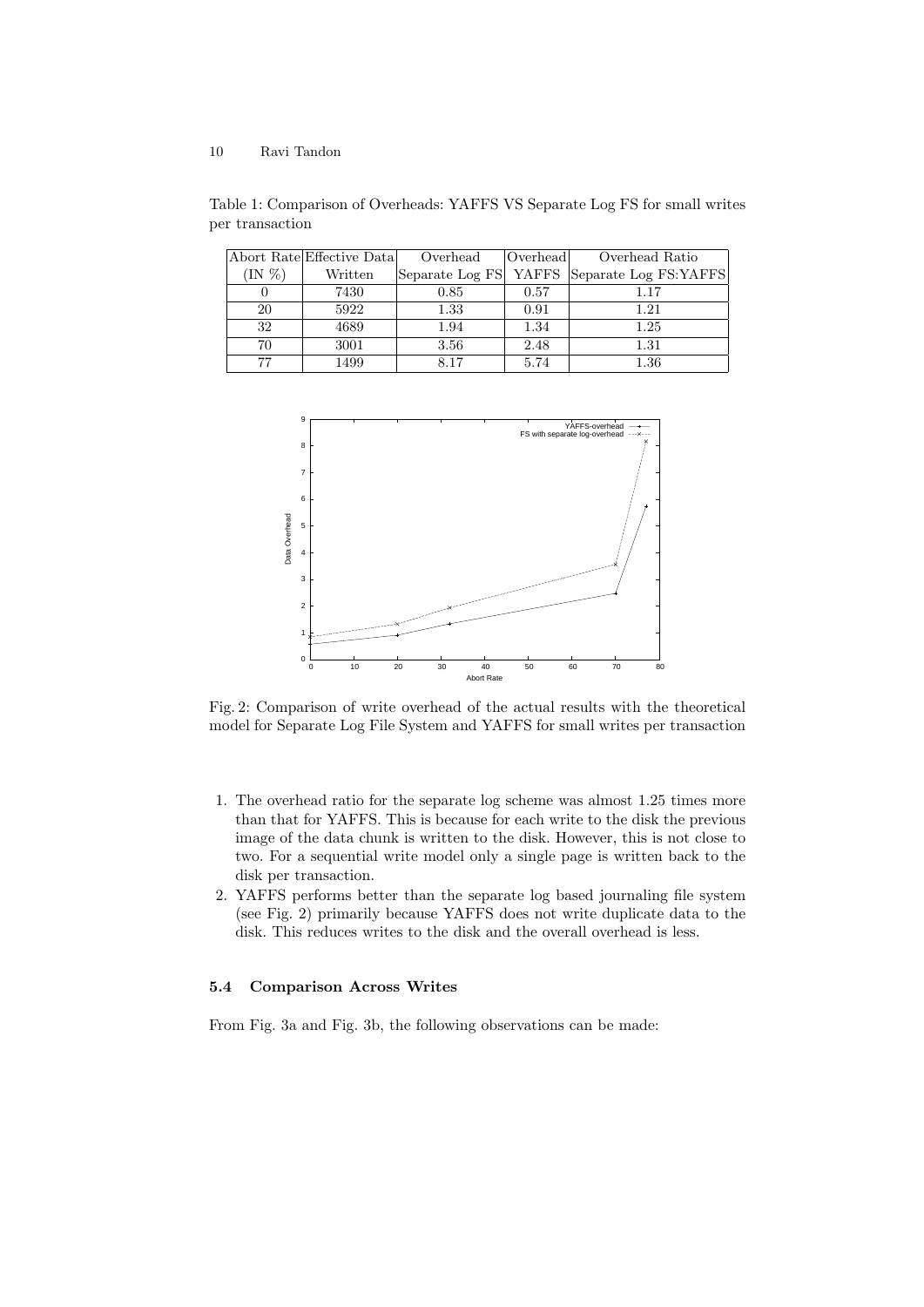

Fig. 3: Comparison of the overhead over different write sizes. (a) Shows the comparison of overheads for YAFFS across the three different write patterns. (b) Shows the comparison of overheads for Separate Log FS across the three different write patterns.

- 1. The overhead, when the abort rate is low, decreases as the size of data written per transaction increases. For each transaction commit inode is flushed to the disk. Therefore, if the amount of effective data that is written to the disk for each transaction is high, then the overhead cost that is incurred becomes low.
- 2. At higher abort rates, however the overhead for the large writes increases. This occurs because a large amount of data that belongs to aborted transactions is flushed to the disk. Thus, the overall writes to the disk increase.

The experimental study performed conclusively shows that YAFFS outperforms file system with separate log, which incurs heavy overheads due to writes to the log. The overall data overhead for the file system with separate log was 1.25 to 1.40 to that of YAFFS. The overhead due to writes is affected by the size of data that gets written to the file per transaction and the abort rate. The overhead mainly occurs due to metadata writes, duplicate data writes (write on a partially written block involves rewriting some of the earlier data as the granularity of write is a block) and writes of aborted transactions. For a particular range of data writes per transaction (viz. small, medium, large) as the abort rate increased the overhead increased too. A comparison across write sizes reveals interesting results for a log-structured file system. At lower abort rates the overhead decreases as the writes per transaction increase. At a fixed abort rate variation in the overhead across different write sizes is observed due to metadata writes. As the amount of data written to disk per transaction increases the overhead decreases. As the abort rates increases a different effect is observed. The overhead due to aborted data became the dominating factor over the overhead due to the metadata write. This is because the metadata write is almost constant per transaction and the data written to disk per transaction increases. At